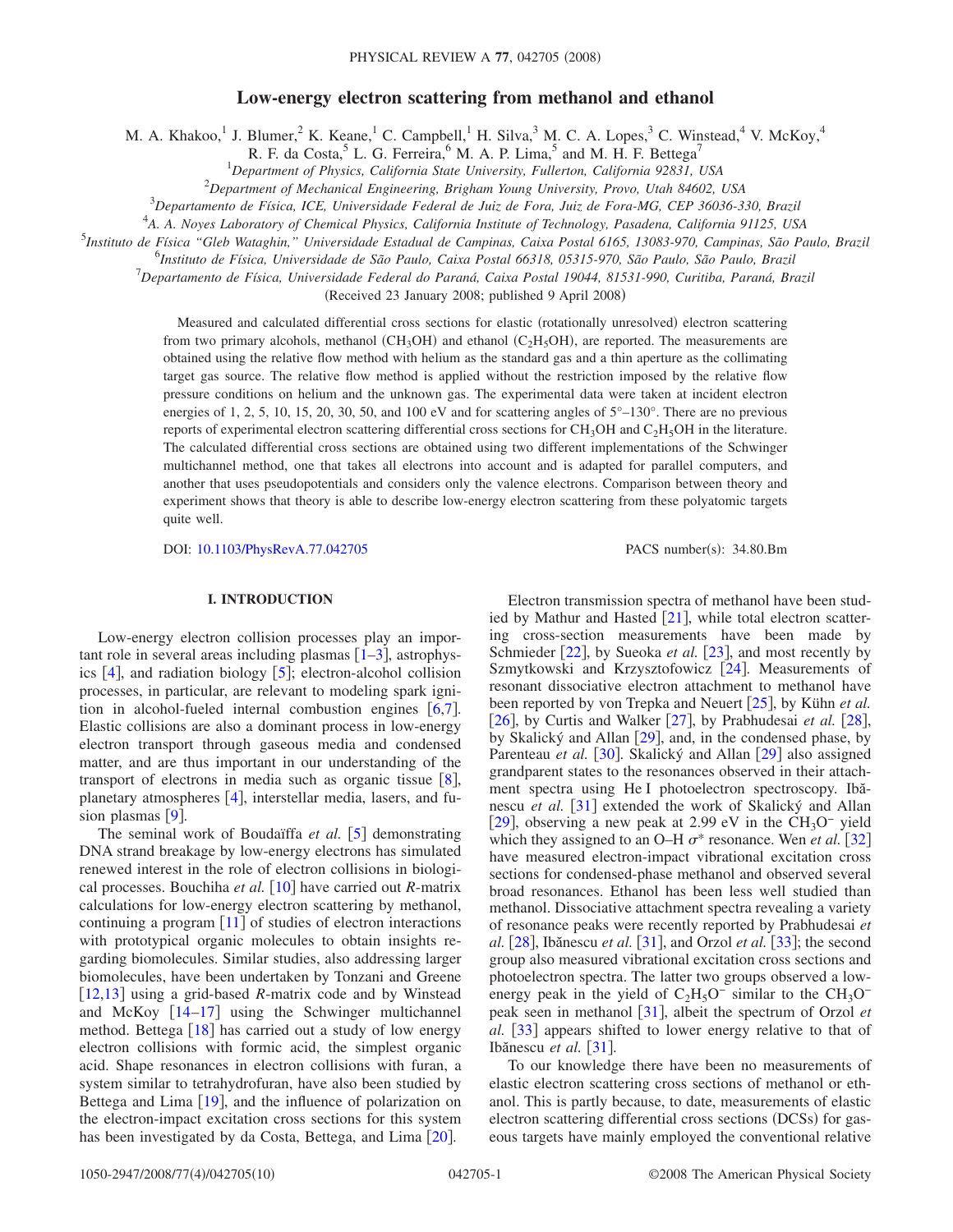flow method, which was initially devised and applied to  $N_2$ by Srivastava *et al.* [[34](#page-9-16)] in 1975 and is now the main method in use for quantitative measurements of DCSs. Details of this method can be found in Trajmar *et al.* [[35](#page-9-17)] and Brunger and Buckman  $[1]$  $[1]$  $[1]$ . The method relies on a comparison of the electron scattering signal of the unknown gas *X* with that of He, whose DCSs are accurately known either from measurements or calculations (see, for example, Nesbet  $[36]$  $[36]$  $[36]$  or Register *et al.* [[37](#page-9-19)]). However, the relative flow method (using conventional tube collimating gas sources) has been limited to targets whose gas-kinetic cross sections are known or can be accurately estimated, and thus has been largely restricted to atoms such as He and the noble gases, diatomic molecules such as  $H_2$ ,  $N_2$ ,  $O_2$ , and CO, and small polyatomic molecules such as  $CO_2$ ,  $CH_4$ ,  $C_2H_2$ , and  $C_2H_4$ . There have, however, been recent quantitative measurements of electron scattering from polyatomic targets such as tetrahydrofuran (THF), whose elastic electron scattering has been studied by Milosavljević *et al.* [[38](#page-9-20)], Dampc *et al.* [[39](#page-9-21)], Colyer *et al.*  $[40]$  $[40]$  $[40]$ , and Allan  $[41]$  $[41]$  $[41]$ , employing the relative flow technique and a molecular diameter value from  $[42]$  $[42]$  $[42]$ . Though agreement between the DCSs of Allan  $\lceil 41 \rceil$  $\lceil 41 \rceil$  $\lceil 41 \rceil$  and Colyer *et al.*  $\lceil 40 \rceil$  $\lceil 40 \rceil$  $\lceil 40 \rceil$ is very good, there are significant disagreements, in some cases by as much as a factor of 2, between the data of Dampc *et al.* [[39](#page-9-21)] and Milosavljević *et al.* [[38](#page-9-20)].

This paper extends our recent implementation of the relative flow method  $[43]$  $[43]$  $[43]$ , which does not require gas-kinetic molecular diameters, to methanol and ethanol. The method is a simple modification of the conventional relative flow method in which a collimating tube source is replaced by an aperture source and has been tested with  $N_2$  and  $C_2H_4$  using He as a calibration standard  $[43]$  $[43]$  $[43]$ . In addition to the measurements, we present results of calculations using the Schwinger multichannel (SMC) method. These calculations were carried out using two different implementations of the SMC method. One set of calculations employed a parallel implementation of the SMC method that takes all electrons into account  $[44]$  $[44]$  $[44]$  while the other calculations used normconserving pseudopotentials and explicitly included only the valence electrons  $[45]$  $[45]$  $[45]$ . Both studies were carried out in the fixed-nuclei static-exchange (SE) and static-exchange-pluspolarization (SEP) approximations and therefore correspond to rotationally and vibrationally unresolved, electronically elastic results.

#### **II. METHOD**

#### **A. Experiment: Aperture-source relative flow method**

The relative flow method of Srivastava *et al.* [[34](#page-9-16)], a successful and very popular procedure for measuring differential elastic electron scattering by light atoms and molecules, has been applied extensively in the last 30 years to determine elastic electron scattering DCSs for many such targets. The review by Brunger and Buckman  $[1]$  $[1]$  $[1]$  provides an excellent summary of this work. Details of the apparatus used in the present study (spectrometer, vacuum chamber, control equip-ment) can be found elsewhere [[46](#page-9-28)] and only a brief description will be given here. Cylindrical electrostatic optics and double hemispherical energy selectors were utilized both in the electron gun and in the detector. Energy loss spectra of the elastic peak were collected at fixed incident energies and scattering angles by repetitive, multichannel-scaling techniques. The target gas beam was formed by effusing the gas through an aperture which was constructed by mounting a disk of thin (0.025 mm) brass shim stock into a flush recess at the end of a brass tube  $(6.35 \text{ mm o.d.}$  and  $4.3 \text{ mm i.d.})$  and punching the aperture (0.3 mm diameter) into the shim stock with a straight sharp sewing needle while the brass tube was rotating in the lathe. The aperture was thus located centrally and flush with the end of the tube. The tube was incorporated into a moveable source  $\lceil 47 \rceil$  $\lceil 47 \rceil$  $\lceil 47 \rceil$  arrangement. The moveable gas source method has been well-tested previously in our labo-ratory [[48,](#page-9-30)[49](#page-9-31)] and determines background scattering rates expediently and accurately in electron scattering experiments. In this method, the collimating gas structure is moved into (signal+background) and out of (background) the collision region center. Following the procedure of Ref.  $\lceil 50 \rceil$  $\lceil 50 \rceil$  $\lceil 50 \rceil$  (see also  $[43]$  $[43]$  $[43]$ ) and employing the moveable gas source method:

(i) We calibrated the behavior of our gas-handling system for He, CH<sub>3</sub>OH, and C<sub>2</sub>H<sub>5</sub>OH, for the relative flow rate,  $\mathcal{R}$ , vs the drive source pressure,  $P_s$ , under steady state conditions for all three gases. The liquids were housed in a flask vacuum coupled to the leak valves used to send the vapor into the gas feed line. American Chemical Society (ACS) grade ( $>$ 99.94% purity) CH<sub>3</sub>OH and C<sub>2</sub>H<sub>5</sub>OH and high purity He (>99.995% purity) were used. The copper gas feed lines (made from standard refrigeration tubing) were held at the elevated temperature (relative to room temperature) of 320 K to prevent condensation in the feed lines. That there was no condensation in these lines was established by reproducing flow rates with increasing and decreasing source drive pressures. To prevent the vapor from condensing in the spectrometer, the spectrometer was heated to about 393 K. This heating stabilized the spectrometer and made scattering rates reproducible, whereas at lower temperatures the analyzer surfaces were affected by the vapor. However, despite this heating, there was condensation of alcohol vapor on the outer walls of our vacuum chamber (which were at room temperature of  $297 K$ , resulting in a slow fall off of the chamber pressure when either the  $CH_3OH$  or  $C_2H_5OH$  was shut off, in contrast to He. However, this did not affect in any way the reproducibility of our DCSs or the stability of the electron beam. A second-order polynomial in  $P_s$  served adequately to express  $\mathcal R$  as a function of  $P_s$  in the form  $\mathcal R$  $= aP_s(1 + \varepsilon P_s)$ , as suggested by Sagara and Boesten [[51](#page-9-33)] and discussed in  $[52]$  $[52]$  $[52]$ . The coefficients *a* and  $\varepsilon$  are related to the molar masses (M) and the molecular diameters  $\delta$  of the gases (relative to HE of  $2.18 \times 10^{-8}$  cm) and are given in Table [I,](#page-2-0) which also includes these values for propanol (on-going work). The gas-kinetic molecular diameters determined from our flow measurements for the alcohols are seen to be large compared to nonpolar hard-sphere molecules and reflect the long-range dipole forces between these polar molecules. However, the *a* coefficient for these molecules deviates markedly, by a factor of  $\sim$ 2, from its molecular mass depen-dence (last column in Table [I,](#page-2-0) mass factor). The reason for this is not clear, but these molecules could possibly form dimers during their flow through the gas system from the liquid phase into the gas phase. Though many polar gases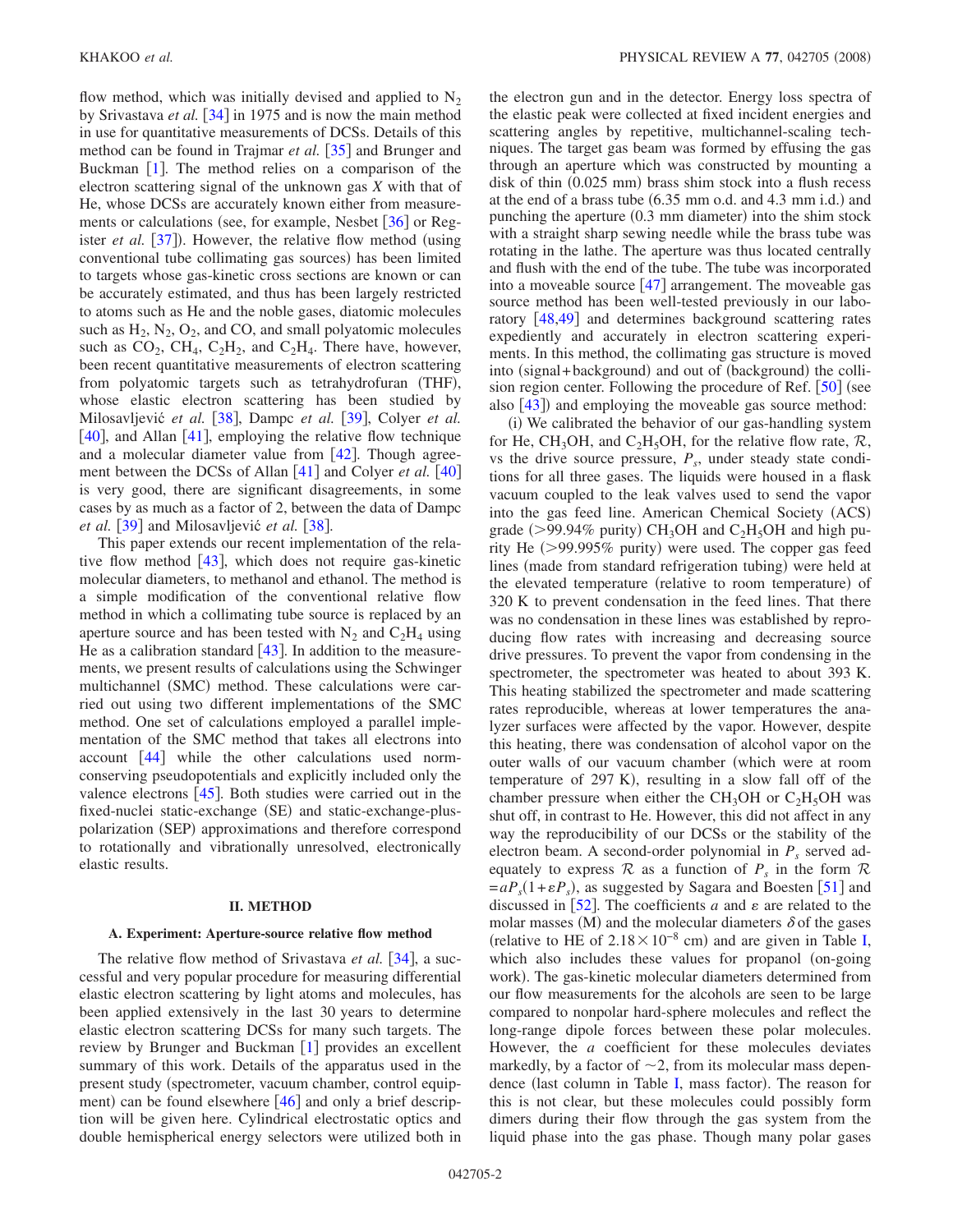<span id="page-2-0"></span>

| Gas                | $\tau$<br>$({}^{\circ}C)$ | $\mathfrak{a}$<br>$(s^{-1})$ | ε<br>$(Torr^{-1})$ | $\delta (10^{-8}$ cm) | M     | $a\sqrt{M}\sqrt{M_f}$ | $\varepsilon/\delta^2$ | $M_f$ |
|--------------------|---------------------------|------------------------------|--------------------|-----------------------|-------|-----------------------|------------------------|-------|
| $H_2$              | 25                        | 0.2181                       | 1.050              | 2.74                  | 2.016 | 0.310                 | 1.40                   |       |
| He                 | 25                        | 0.1551                       | 0.739              | 2.18                  | 4.002 | 0.310                 | 1.56                   |       |
| He                 | 47                        | 0.1611                       | 0.638              | 2.18                  | 4.002 | 0.322                 | 1.34                   |       |
| He                 | 74                        | 0.1615                       | 0.659              | 2.18                  | 4.002 | 0.323                 | 1.39                   |       |
| $N_2$              | 25                        | 0.0596                       | 2.115              | 3.75                  | 28.02 | 0.316                 | 1.50                   |       |
| $C_2H_4$           | 25                        | 0.0566                       | 4.070              | 4.95                  | 28.03 | 0.300                 | 1.66                   |       |
| CH <sub>3</sub> OH | 47                        | 0.0387                       | 5.722              | 6.30                  | 32.04 | 0.310                 | 1.44                   | 2     |
| CH <sub>3</sub> OH | 74                        | 0.0475                       | 4.614              | 5.67                  | 32.04 | 0.329                 | 1.44                   | 1.5   |
| $C_2H_5OH$         | 47                        | 0.0352                       | 7.346              | 7.15                  | 46.07 | 0.337                 | 1.44                   | 2     |
| $C_2H_5OH$         | 74                        | 0.0373                       | 6.508              | 6.73                  | 46.07 | 0.339                 | 1.44                   | 1.8   |
| $C_3H_7OH$         | 74                        | 0.0288                       | 8.095              | 7.49                  | 60.11 | 0.316                 | 1.44                   | 2     |
| $C_4H_9OH$         | 74                        | 0.0212                       | 9.754              | 8.23                  | 74.12 | 0.327                 | 1.44                   | 3.2   |

TABLE I. Gas flow parameters for the aperture source for various gases. See text for discussion.

form dimers when compressed, any alcohol dimers will break up rapidly under the vacuum and elevated temperature conditions in the gas flow lines.

Another issue is the sticking of these polar gases on surfaces during their flow through the gas handling system, which was addressed by Allan  $[41]$  $[41]$  $[41]$ . As in THF, in this system we observed a linear dependence of the pressure with time when the relative flow was determined using a closed volume (see  $[43]$  $[43]$  $[43]$ ). Sticking would, in principle, cause the pressure versus time dependence to be proportional to pressure and thus to become nonlinear. It would also result in hysteresis in the determination of pressure versus flow rate, i.e., different curves depending on whether the pressure was being increased or decreased. Surface sticking also does not explain the consistent factor of 2 (see previous paragraph) for all the alcohols studied. One would expect sticking to be dependent on the heat of adsorption (which would vary among the alcohols studied here including propanol) and also make it difficult to precisely reproduce the DCSs for different flow conditions.

(ii) We established the incident energy of our electron beam to within an estimated  $\pm 0.04$  eV at the start of the experiment by correcting it for the contact potential of the spectrometer using the  $1s2s^2(^2S)$  resonance in He at the incident energy of 19.366 eV  $\lceil 53 \rceil$  $\lceil 53 \rceil$  $\lceil 53 \rceil$ . This contact potential remained stable over several days, but was monitored repeatedly on a daily basis.

(iii) We conducted our experiment at low pressures (typically  $\leq$  2 Torr for He,  $\leq$  0.2 Torr for CH<sub>3</sub>OH, and  $\leq$  0.12 for  $C_2H_5OH$ ) where the mean free path is well below the critical mean free path (equal to the aperture thickness of 0.025 mm) conditions for these gases, which occur at pressures of 5 Torr for He,  $\sim 0.6$  Torr for CH<sub>3</sub>OH, and  $\lt 0.45$  Torr for  $C_2H_5OH$ . At 1 eV and 2 eV, He was operated at a slightly higher pressure ( $\approx$  2.5 Torr) because the low-angle DCSs in He are small and higher pressure enabled us to accumulate enough signal in the standard acquisition time allotted to the other gases. This was done to maintain the stability of the electron beam to better than 10% during the experiment. The pressure in the experimental chamber was typically in the

range of  $(0.7-2) \times 10^{-6}$  Torr and the incident electron current remained stable during operation to within 10% at most. Interestingly, the effect of energy broadening in elastic collisions with He (the lighter target) cannot be fully ignored in the overall assessment of the DCSs. A rough calculation shows that for our cosine beam, it would broaden the elastic peak by an additional 3–6 meV for a 1 to 2 mm interaction region placed 6 mm downstream from the aperture. Experimentally, this was checked by comparing the elastic spectral feature for He against, for example, propanol or methanol. The elastic peak's energy profile [full width at half maximum (FWHM)] did not change (at least observably) from the 50–60 meV FWHM when different gases flowed through the aperture. We note that the present spectrometer's energy resolution does not resolve rotational structure in the elastic peak, hence the present DCSs are rotationally unresolved for elastic scattering.

(iv) Our spectrometer acquisition was mostly computercontrolled. The computer located the scattering angle and scanned the elastic scattering spectra, storing these along with the sum of the pressures (taken for each scan) in the Baratron manometer  $(=\sum_{n} P_s; n$  is the number of scans) along with the squared-sum of the pressures  $(=\sum_n P_s^2)$ , from which the average pressure,  $\overline{P}_s$  (= $\Sigma_n P_s/n$ ), and its standard deviation error-squared,  $\sigma(P_s)^2 = \frac{1}{n-1} [\Sigma_n P_s^2 - n\overline{P}_s^2]$ , can be computed and used for error estimation. With these values,  $\mathcal R$ and its error could be computed from the polynomial expression for  $R$  vs  $P_s$  described in (i). The spectrometer covered the angles and scans (with equal times with gas aligned with the electron beam, and gas away from the electron beam) as prescribed in a file of these angles. The relative electron current was obtained from a sooted molybdenum beam flag placed in front of the electron beam with an approximately 35 V bias relative to ground to collect the incident electrons. The flag, with bias on, was used during every spectrometerangle changing interval to measure the incident current and was then moved out of place, and its bias set to ground (collision region potential). A constant in-line electron current measurement device was not used here so as not to introduce further secondary electrons that emerge from Far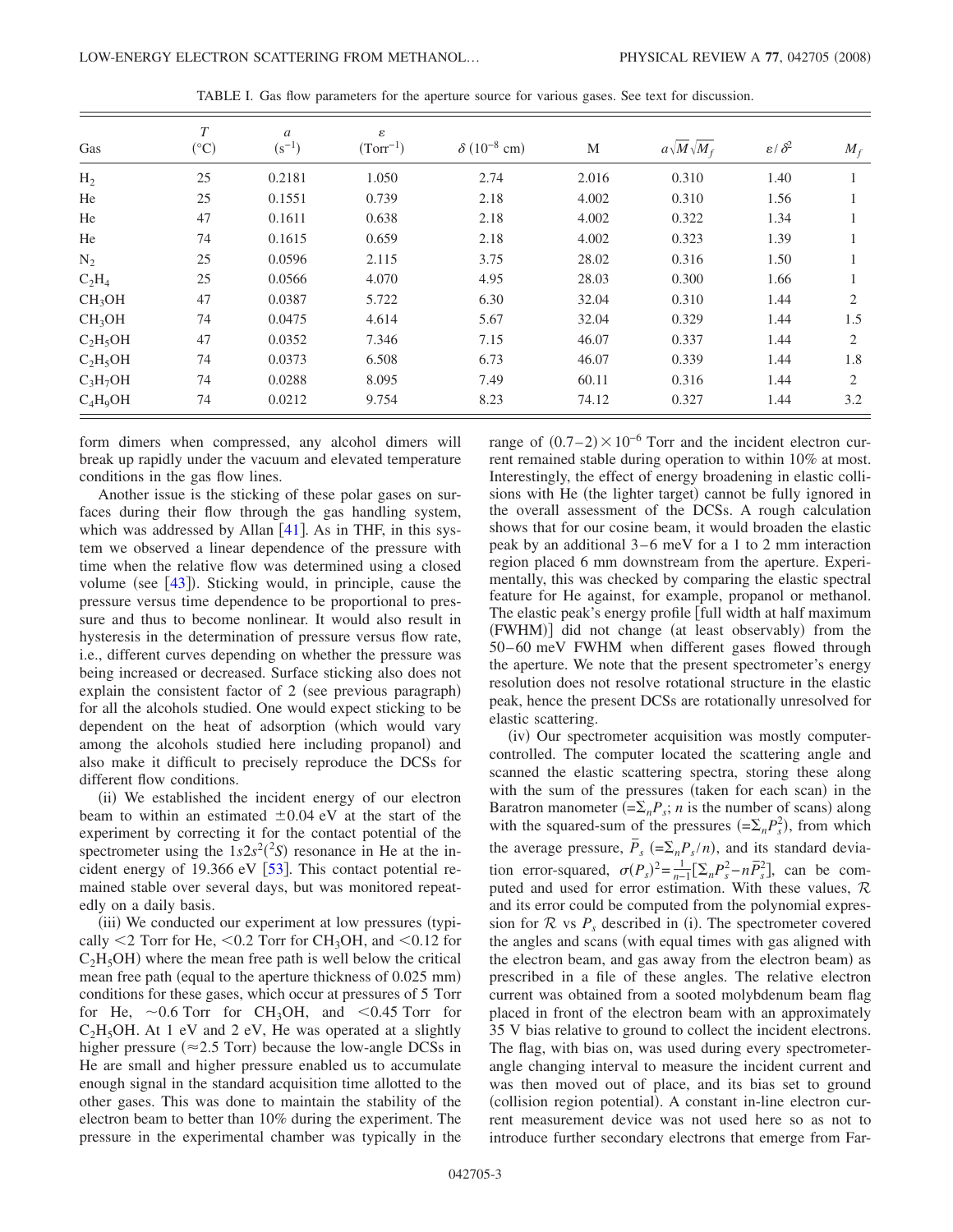aday cup devices in general. The gas whose cross section was to be determined was flowed following He, scattered count rates for a range of angles were obtained, and the process was then repeated to check for reproducibility. In all cases the electron beam did not change by more than 10% for different gases.

(v) The differential cross section for either methanol or ethanol  $\left[ \sigma_X(E_0, \theta) \right]$  at the incident electron energy  $E_0$  and scattering angle  $\theta$  was then obtained from the relative flow equation  $\lceil 1, 43 \rceil$  $\lceil 1, 43 \rceil$  $\lceil 1, 43 \rceil$  $\lceil 1, 43 \rceil$  $\lceil 1, 43 \rceil$ :

$$
\sigma_x(E_0, \theta) = \sigma_{\text{He}}(E_0, \theta) \frac{\mathcal{R}_{\text{He}}}{\mathcal{R}_X} \frac{\mathcal{S}_X}{\mathcal{S}_{\text{He}}} \sqrt{\frac{M_{\text{He}}}{M_X}},
$$
(1)

where  $S$  is the background-corrected scattering rate and subscripts " $X$ " (CH<sub>3</sub>OH or C<sub>2</sub>H<sub>5</sub>OH) and "He" indicate the gases used. *M* is the molar mass and the He elastic DCSs were taken from  $\left[36,37\right]$  $\left[36,37\right]$  $\left[36,37\right]$  $\left[36,37\right]$ .

We measured elastic scattering cross sections for  $CH<sub>3</sub>OH$ and  $C_2H_5OH$  at 1, 2, 5, 10, 15, 20, 30, 50, and 100 eV at scattering angles from 5° to 130°, with a coarser interval (20°) at large scattering angles than at small scattering angles (10°). We note in particular that at  $E_0=1$  eV, which is the lower limit to our instrument, the small angle signal in He was most difficult to establish because of the low elastic scattering DCSs for He at low energies; our error bars are thus largest at 1 eV.

Our DCSs were integrated to obtain integral cross sections (ICS) by extrapolating the forward and backward experimental DCSs, estimating the form of these DCSs at angles below and above the measured range using theoretical DCSs as a guide. However, the Born method leads to very large forward DCSs, so we extrapolated our experimental DCSs to lower values. We note that in the solid-angle integration of the DCSs, the sin  $\theta$  term reduces the effect of the small and large angle DCSs, weighting the  $\theta = 90^\circ$  DCSs the most. To gauge the precision of our integration we set the small and large angle DCSs equal to that of our smallest angle DCS and the largest (130°) angle DCS (flat extrapolation). The difference between the flat-extrapolated integration and the estimated extrapolation was incorporated into our total ICS errors and usually did not exceed 15%. These extrapolated DCSs used in our determination of experimental ICSs are given in Table  $II$ . This (standard) method is reliable and has been used accurately in the past.

#### **B. Theoretical methods**

The calculations employed the SMC method. Two different implementations of this method were used in these calculations: one that takes all electrons into account and is adapted to parallel computers and another (SMCPP) that uses pseudopotentials to replace the core electrons and explicitly includes only the valence electrons. The SMC method and the above implementations have been described in detail elsewhere, and here we only present the details of the present calculations.

The calculations using the SMCPP method were carried out in the static-exchange (SE) and static-exchange plus polarization (SEP) approximations within the  $C_s$  group. We

used the equilibrium ground state geometry  $\vert 54 \vert$  $\vert 54 \vert$  $\vert 54 \vert$  in the bound state and scattering calculations. The basis used was generated by a variational procedure  $\lceil 55 \rceil$  $\lceil 55 \rceil$  $\lceil 55 \rceil$  and is the same as that used in  $[18]$  $[18]$  $[18]$ . This basis included  $(5s5p3d)$  functions on carbon and oxygen and  $(3s1p)$  on hydrogen. For methanol we also included additional functions  $(3s3p2d)$  at the center of mass, according to  $\lceil 18 \rceil$  $\lceil 18 \rceil$  $\lceil 18 \rceil$ . Polarization effects are accounted for by including in the trial configuration space antisymmetrized products of singly excited target configurations with one-particle scattering orbitals. This procedure is not unique unless we use the complete set of single excitations and scattering orbitals for the chosen Cartesian Gaussian set. When less than a complete set of configurations and orbitals is used, as must frequently be the case for practical reasons, the quality of the calculation will depend on how well the polarization space represents the important real and virtual excitations of the target, which in turn is influenced by the choice of virtual orbitals. For this reason, we tested different approaches for methanol before doing the ethanol calculation. For instance, the empty (particle) orbitals can be improved virtual orbitals (IVO)  $[56]$  $[56]$  $[56]$ , modified virtual orbitals (MVO) [[57](#page-9-39)], or polarized orbitals  $\left[58\right]$  $\left[58\right]$  $\left[58\right]$ . One must also choose whether to carry out calculations using only singlet-coupled excitations of the target or both singlet- and triplet-coupled excitations. Although not so important for the long-range character of the polarization potential, the triplet states can be essential for the short range description of polarization, especially for incident electron energies around resonance positions and for molecules with low-lying triplet states. With this in mind, we carried out different calculations for methanol, using MVOs and IVOs with different coupling schemes (only singlets and singlets plus triplets). The results from these different approaches were essentially the same and we choose to present for methanol results obtained from calculations that employed IVOs and singlets only. For methanol we included only singlet-coupled single excitations from the occupied orbitals to IVOs with energy less than 0.5 Hartree and used all IVOs as scattering orbitals. The entire calculation for methanol included 5426 doublet configuration state functions for *A*<sup> $\prime$ </sup> symmetry and 4738 for *A*<sup> $\prime\prime$ </sup> symmetry. The symmetric 3*s* combinations of Gaussian *d* functions  $[(x^2+y^2+z^2)exp(-\alpha r^2)]$  were not included in the basis. Our calculated dipole moment of 1.81 D compares well with the experimental value of 1.7 D  $[54]$  $[54]$  $[54]$ .

For ethanol we used the same Cartesian Gaussian basis sets on each atom as in methanol (but with no extra functions at the center of mass) and followed a different strategy for the orbital basis in which the MVOs were constructed for the +2 ion formed by removing the electrons from the outermost occupied orbital. We included all singly excited configurations formed from MVOs with eigenvalues below 10 eV. This (particle) orbital space was also used as the scattering basis in the construction of the closed-channel trial configurations. The calculation for ethanol included 5532 doublet configuration state functions (constructed from antisymmetrized products of singlet- and triplet-coupled single excitations of the target and one-particle scattering functions) for the *A*' symmetry and 5255 for the *A*" symmetry. The calculated dipole moment of 1.82 D agrees well with the experimental value of 1.69 D  $[59]$  $[59]$  $[59]$ . As for methanol, we employed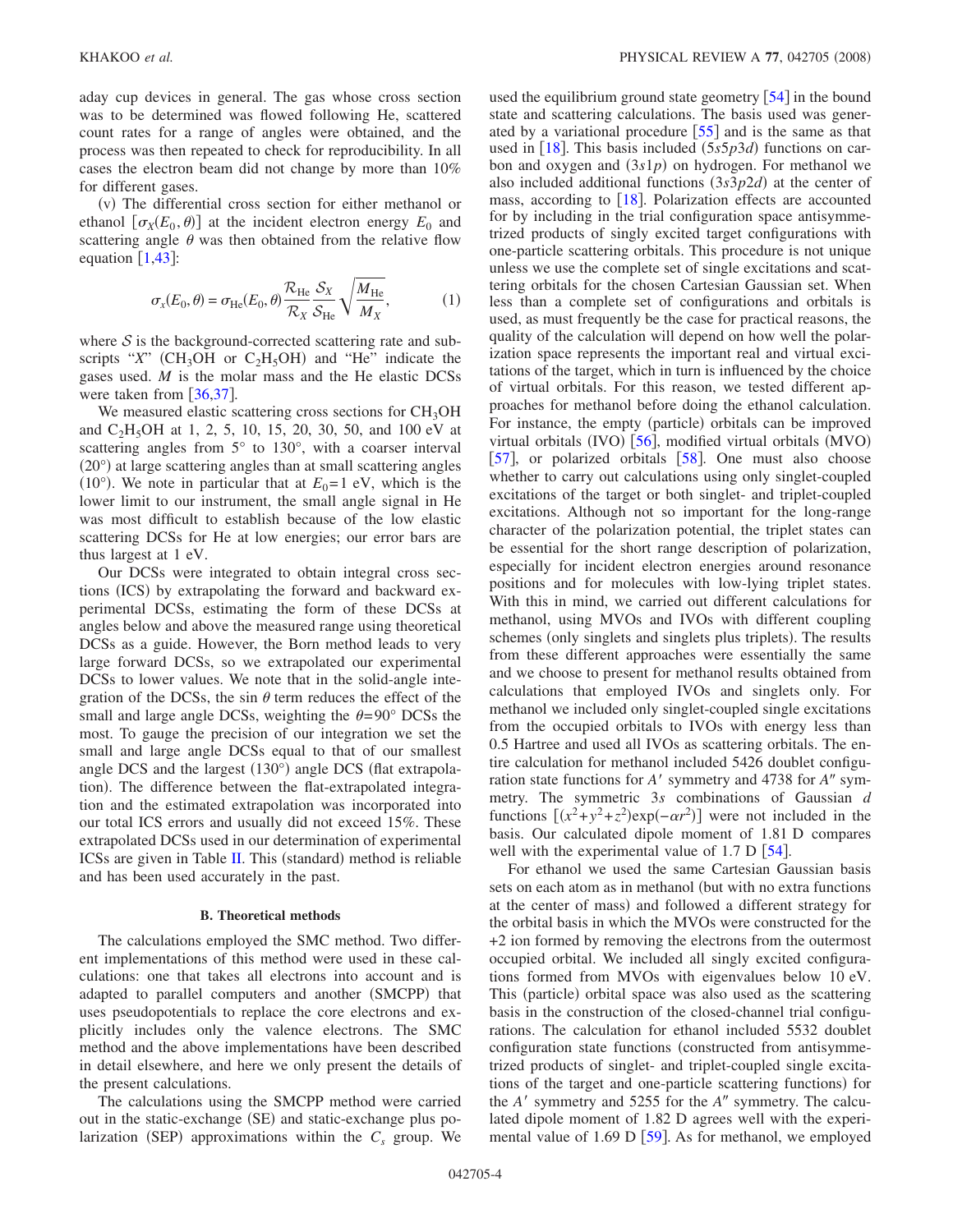<span id="page-4-0"></span>TABLE II. Present experimental DCS and ICS values for elastic electron scattering from methanol and ethanol with 1 standard deviation errors. Units are in 10<sup>-16</sup> cm<sup>2</sup> sr<sup>-1</sup>. Values in italics are extrapolated or interpolated DCSs used to obtain the ICSs quoted here.

| $E_0 \rightarrow$<br>$\theta(\text{deg})\downarrow$ |      |           |             |      |             |                  |          |      |              |       |       |             |                                                    |       |            |       | 1 eV Error 2 eV Error 5 eV Error 10 eV Error 15 eV Error 20 eV Error 30 eV Error 50 eV Error 100 eV Error |       |
|-----------------------------------------------------|------|-----------|-------------|------|-------------|------------------|----------|------|--------------|-------|-------|-------------|----------------------------------------------------|-------|------------|-------|-----------------------------------------------------------------------------------------------------------|-------|
|                                                     |      |           |             |      |             |                  |          |      | (a) Methanol |       |       |             |                                                    |       |            |       |                                                                                                           |       |
| $\boldsymbol{0}$                                    | 35.0 |           | 80.0        |      | ${\it 100}$ |                  | 30.0     |      | 40.0         |       | 45.0  |             | 60.0                                               |       | 100        |       | 100                                                                                                       |       |
| 5                                                   | 30.0 |           | 60.0        |      | 70.0        |                  | 23.0     |      | 30.0         |       | 30.0  |             | 35.0                                               |       | 54.6       | 9.2   | 38.3                                                                                                      | 5.9   |
| 10                                                  | 25.0 |           | 40.0        |      | 40.0        |                  | 18.0     | 2.6  | 19.2         | 2.5   | 20.1  | 3.4         | 20.0                                               | 3.2   | 24.8       | 3.8   | 18.1                                                                                                      | 2.8   |
| 15                                                  | 20.0 |           | <i>20.0</i> |      | 18.5        | 3.3              | 14.0     |      | 15.0         |       | 14.5  |             | 13.0                                               |       | 12.0       |       | 9.0                                                                                                       |       |
| 20                                                  | 15.4 | 3.3       | 12.1        | 0.9  | 10.8        | 1.8              | 10.1     | 1.4  | 10.9         | 1.4   | 10.2  | 1.6         | 8.17                                               | 1.10  | 7.12       | 1.05  | 3.20                                                                                                      | 0.45  |
| 30                                                  | 9.85 | 1.65      | 5.45        | 0.67 | 5.32        | 0.80             | 6.08     | 0.81 | 5.56         | 0.68  | 4.34  | 0.65        | 3.13                                               | 0.43  | 1.63       | 0.25  | 0.841                                                                                                     | 0.112 |
| 40                                                  | 5.02 | 0.78      | 3.35        | 0.44 | 3.16        | 0.41             | 3.42     | 0.49 | 2.83         | 0.38  | 2.05  | 0.28        | 1.42                                               | 0.18  | 1.02       | 0.14  | 0.431                                                                                                     | 0.069 |
| 50                                                  | 3.34 | 0.56      | 2.24        | 0.29 | 2.22        | 0.31             | 2.04     | 0.28 | 1.75         | 0.22  | 1.29  | 0.20        | 0.932                                              | 0.120 | 0.533      | 0.077 | 0.266                                                                                                     | 0.035 |
| 70                                                  | 1.76 | 0.24      | 1.45        | 0.20 | 1.94        | 0.24             | 1.14     | 0.16 | 0.978        | 0.129 | 0.750 | 0.117       | 0.475                                              | 0.073 | 0.222      | 0.033 | 0.105                                                                                                     | 0.016 |
| 90                                                  | 1.19 | 0.16      | 1.50        | 0.18 | 1.89        | 0.24             | 1.21     | 0.17 | 0.709        | 0.098 | 0.525 | 0.089       | 0.271                                              | 0.041 | 0.142      | 0.021 | 0.065                                                                                                     | 0.009 |
| 110                                                 | 1.38 | 0.21      | 1.51        | 0.18 | 1.53        | 0.22             | 1.43     | 0.19 | 0.839        | 0.112 | 0.546 | 0.076 0.313 |                                                    | 0.045 | 0.178      | 0.025 | 0.088                                                                                                     | 0.012 |
| 130                                                 | 1.87 | 0.26      | 1.18        | 0.16 | 1.30        | 0.18             | 1.47     | 0.20 | 1.07         | 0.14  | 0.807 | 0.121       | 0.488                                              | 0.072 | 0.360      | 0.057 | 0.134                                                                                                     | 0.020 |
| 140                                                 | 2.3  |           | 1.05        |      | 1.40        |                  | 1.60     |      | 1.40         |       | 1.00  |             | 0.65                                               |       | 0.60       |       | 0.18                                                                                                      |       |
| 150                                                 | 3.0  |           | 1.00        |      | 1.60        |                  | $1.80\,$ |      | 1.70         |       | 1.20  |             | 0.85                                               |       | 0.80       |       | 0.25                                                                                                      |       |
| 160                                                 | 4.0  |           | 0.98        |      | 1.90        |                  | 2.40     |      | 2.20         |       | 1.40  |             | 1.10                                               |       | 1.00       |       | 0.35                                                                                                      |       |
| 170                                                 | 5.5  |           | 1.20        |      | 2.50        |                  | 3.00     |      | 2.70         |       | 1.70  |             | 1.30                                               |       | 1.30       |       | 0.50                                                                                                      |       |
| 180                                                 | 7.0  |           | 1.50        |      | 4.00        |                  | 3.80     |      | 3.00         |       | 2.00  |             | 1.50                                               |       | 1.60       |       | 0.70                                                                                                      |       |
| <b>ICS</b>                                          | 41.5 | 8.5       | 34.0        | 7.0  | 37.0        | 7.6              | 29.3     | 6.0  | 25.6         | 5.3   | 20.8  | 4.3         | 16.1                                               | 3.3   | 14.1       | 2.9   | 8.07                                                                                                      | 1.66  |
|                                                     |      |           |             |      |             |                  |          |      | (b) Ethanol  |       |       |             |                                                    |       |            |       |                                                                                                           |       |
| $\boldsymbol{0}$                                    | 45.0 |           | 160.0       |      | 100         |                  | 70.0     |      | 55.0         |       | 80.0  |             | 100.0                                              |       | <i>110</i> |       | 220                                                                                                       |       |
| 5                                                   | 37.0 |           | 85.0        |      | 70.0        |                  | 45.0     |      | 40.0         |       | 65.0  |             | 70.0                                               |       | 72.3       | 10.4  | 88.8                                                                                                      | 13.8  |
| 10                                                  | 30.0 |           | 50.0        |      | 40.0        |                  | 26.8     | 3.7  | 27.6         | 3.8   | 33.7  | 4.9         | 39.0                                               | 5.3   | 37.6       | 5.4   | 28.6                                                                                                      | 4.2   |
| 15                                                  | 22.0 |           | 22.8        | 4.21 | 18.9        | 2.6              | 20.0     |      | 21.0         |       | 20.0  |             | 24.0                                               |       | 19.0       |       | 12.0                                                                                                      |       |
| 20                                                  | 15.0 |           | 11.1        | 2.4  | 12.0        | 1.6              | 13.9     | 2.0  | 14.9         | 2.2   | 13.0  | 2.0         | 11.9                                               | 1.62  | 6.63       | 0.91  | 3.17                                                                                                      | 0.42  |
| 25                                                  | 11.7 | 1.6       | 8.00        |      | 7.5         |                  | 10.0     |      | 9.70         |       | 7.00  |             | 7.00                                               |       | 3.60       |       | 1.60                                                                                                      |       |
| 30                                                  | 8.30 | 0.87      | 5.47        | 1.26 | 5.59        | 0.85             | 7.16     | 0.95 | 6.48         | 0.86  | 4.69  | 0.65        | 3.14                                               | 0.45  | 1.60       | 0.242 | 1.09                                                                                                      | 0.15  |
| 40                                                  | 4.86 | 0.58      | 3.45        | 0.59 | 3.04        | 0.46             | 3.69     | 0.55 | 3.26         | 0.45  | 2.20  | 3.31        | 1.60                                               | 0.23  | 1.04       | 0.156 | 0.525                                                                                                     | 0.072 |
| 50                                                  | 2.86 | 0.53      | 2.49        | 0.58 | 2.30        | 0.35             | 2.44     | 0.34 | 2.18         | 0.32  | 1.65  | 0.23        | 1.27                                               | 0.18  | 0.630      | 0.088 | 0.308                                                                                                     | 0.042 |
| 70                                                  | 1.69 | 0.30      | 1.80        | 0.37 | 2.10        | 0.28             | 1.73     | 0.23 | 1.435        | 0.199 | 0.960 | 0.141       | 0.554                                              | 0.080 | 0.284      | 0.040 | 0.124                                                                                                     | 0.016 |
| 90                                                  | 1.60 | 0.31      | 2.06        | 0.43 | 1.53        | 0.22             | 1.25     | 0.19 | 0.961        | 0.130 | 0.646 | 0.088       | 0.353                                              | 0.052 | 0.192      | 0.029 | 0.079                                                                                                     | 0.011 |
| 110                                                 | 1.88 | 0.25      | 1.71        |      |             | $0.36$ 1.17 0.16 | 1.58     |      |              |       |       |             | 0.23 1.16 0.17 0.719 0.101 0.423 0.064 0.188 0.026 |       |            |       | 0.130                                                                                                     | 0.019 |
| 130                                                 |      | 2.17 0.33 | 1.41        | 0.27 | 1.28 0.19   |                  | 1.82     | 0.24 | 1.36         |       |       |             | 0.18 0.957 0.135 0.633 0.096 0.366 0.050           |       |            |       | $0.190$ $0.028$                                                                                           |       |
| 140                                                 | 2.5  |           | 1.30        |      | 1.40        |                  | 2.00     |      | 1.60         |       | 1.05  |             | 0.73                                               |       | 0.56       |       | 0.30                                                                                                      |       |
| 150                                                 | 3.0  |           | 1.40        |      | 1.70        |                  | 2.40     |      | $2.00\,$     |       | 1.20  |             | 0.90                                               |       | 0.80       |       | 0.40                                                                                                      |       |
| 160                                                 | 3.5  |           | 1.50        |      | 2.20        |                  | 3.00     |      | 2.60         |       | 1.40  |             | 1.10                                               |       | 1.00       |       | 0.55                                                                                                      |       |
| 170                                                 | 4.2  |           | 1.80        |      | 3.00        |                  | 3.70     |      | 3.20         |       | 1.70  |             | 1.40                                               |       | 1.30       |       | 0.80                                                                                                      |       |
| 180                                                 | 5.0  |           | 2.50        |      | 4.00        |                  | 4.50     |      | 4.00         |       | 2.00  |             | 1.70                                               |       | 1.50       |       | 1.00                                                                                                      |       |
| <b>ICS</b>                                          | 42.7 | 8.8       | 40.3        | 8.3  | 36.6 7.5    |                  | 37.7     | 7.7  | 33.3         | 6.8   | 27.4  | 5.6         | 23.8                                               | 4.9   | 17.5       | 3.6   | 13.0                                                                                                      | 2.7   |

a closure scheme, described next, in order to properly describe the higher partial waves and improve the differential cross sections in the forward direction for these polar targets.

To account for the long-range character of the dipole interaction we employed a Born correction procedure within the adiabatic approximation to obtain the rotationally unresolved elastic cross section, as is commonly done in treating electron scattering by polar molecules  $[60]$  $[60]$  $[60]$ ; details of our correction procedure are outlined here. The elastic scattering amplitudes are calculated in the body reference frame (BF) of the molecular target in the SMCPP calculations. In this frame we also calculate the first Born approximation (FBA) to the scattering amplitude for a point-dipole potential with the same orientation and magnitude as the molecular dipole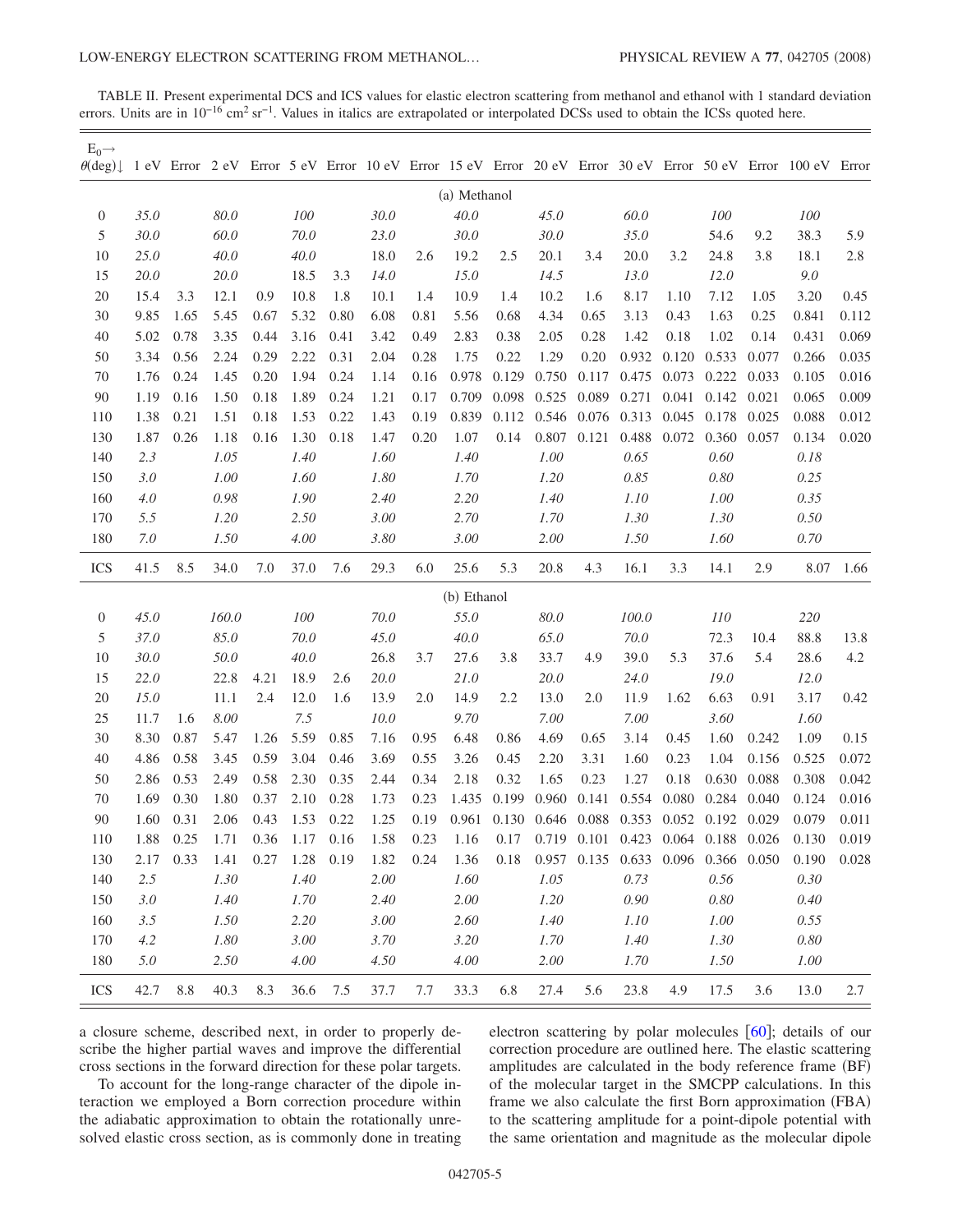used in the SMCPP calculation. These two amplitudes are expanded into partial waves (up to  $\ell_{\text{max}}$ ), subtracted from each other  $(F_{\text{diff}}^{\text{body}} = F_{\text{SMCPP}} - F_{\text{dipole}})$  and transformed into the laboratory frame (giving rise to  $F_{\text{diff}}^{\text{lab}}$ ), where the *z* axis is along the incident wave direction. In the laboratory frame a closed form of the point-dipole amplitude can be obtained in the FBA and added to the resulting amplitude, i.e.,  $F_{\text{dipole}}^{\text{lab}}$  $+ F_{\text{diff}}^{\text{lab}}$ . This procedure represents just the replacement of the low partial waves of the full point-dipole amplitude obtained in the FBA with the SMCPP partial waves. The divergence of the forward scattering amplitude can be avoided by making  $k_f$  slightly different from  $k_i$ . We used  $\ell_{\text{max}}=2$  for  $E_0$  $\leq$ 2 eV,  $\ell_{\text{max}}$ =4 for 2 eV $\lt E_0 \leq 5$  eV,  $\ell_{\text{max}}$ =5 for 5 eV  $\langle E_0 \le 20 \text{ eV} \rangle$ , and  $\ell_{\text{max}} = 10$  for  $E_0 > 20 \text{ eV}$ . The resulting DCSs resemble the SMCPP DCSs above 30° and the dipole DCS below 30°, as expected, except at 1 and 2 eV, because at these low energies the basis set is not completely adequate.

For the all-electron SMC calculations, methanol and ethanol geometries were optimized within  $C_s$  point-group symmetry at the level of second-order Möller-Plesset perturbation theory using the  $6-31G(d)$  basis set  $[61]$  $[61]$  $[61]$  and the electronic-structure package GAMESS  $[62]$  $[62]$  $[62]$ . Scattering calculations for both methanol and ethanol used the "triple-zeta valence" Gaussian basis set of Dunning  $[63]$  $[63]$  $[63]$  together with a supplement of three *d* polarization functions on C and O, two *p* polarization functions on H, one *s* and one *p* diffuse function on C and O, and one diffuse *s* function on H. The GAMESS default values were used for the exponents and splitting factors of the supplemental functions, and all "3*s*" linear combinations of Cartesian *d* Gaussians were excluded. To obtain a compact configuration space for the representation of polarization effects, the Hartree-Fock virtual orbitals were transformed into MVOs using a +6 ionic core, and singletcoupled single excitations from the Hartree-Fock ground state into low-lying MVOs were used to form the closedchannel space. For methanol, we included excitations from all seven noncore occupied orbitals into the 15 lowest-energy MVOs and coupled those with all 97 virtual orbitals to form doublet configuration state functions, leading to variational spaces of dimension 5030 for *A'* symmetry and 4517 for *A"*. For ethanol, we included excitations from the three most tightly bound valence orbitals into the 15 lowest MVOs and excitations from the seven outer valence orbitals into the 25 lowest MVOs, in each case coupled with the 128 lowestenergy MVOs to form doublet configuration state functions describing the closed-channel space; all 146 MVOs were coupled with the Hartree-Fock ground state to form the open-channel space. The resulting variational spaces were of dimension 13 372  $(A')$  and 12 519  $(A'')$ .

Long-range scattering by the electric-dipole potential was accounted for in the all-electron SMC calculations via a Born-dipole correction procedure very similar to that used in the SMCPP calculations described above. The body-frame SMC scattering amplitude  $f^{\text{SMC}}(\mathbf{k}_{\text{in}}, \mathbf{k}_{\text{out}})$  was first expanded into the half-partial-wave form  $f<sup>SMC</sup>(\mathbf{k}_{in}, \ell_{out}, m_{out})$  for each direction of incidence **k**in and then rotated into the laboratory frame  $(k_{in}$  parallel to the *z* axis). The same rotation was applied to the molecular dipole vector obtained from the Hartree-Fock calculation (magnitude 1.84 D for methanol

and 1.74 D for ethanol), and the first Born approximation to the point-dipole scattering amplitude *f* BD for the rotated dipole was evaluated analytically in the same half-expanded representation and subtracted from *f* SMC. The resulting difference amplitude, up to a specified  $\ell_{\text{max}}$  (taken to be 5 for both methanol and ethanol), was then added to the planewave, body-frame Born amplitude for the rotated point dipole,  $f^{\text{BD}}(k\mathbf{z}, \mathbf{k}_{\text{out}})$ , where **z** is a unit vector in the +*z* direction and  $\bf{k}_{\text{out}}$  is chosen to form the desired scattering angle with the *z* axis, and the squared absolute value of the combined amplitude was integrated analytically over the azimuthal angle of  $\mathbf{k}_{\text{out}}$ . The procedure was repeated for each  $\mathbf{k}_{\text{in}}$  and the results averaged with appropriate weights (the  $k_{in}$  directions being quadrature points on the sphere). Note that the combination of this average with the integration over  $\mathbf{k}_{\text{out}}$ azimuths constitutes the full average over molecular orientations that is required for comparison with gas-phase measurements. Although different in implementation details, our Born-dipole correction procedure relies on the two essential ideas of earlier successful procedures  $[64, 65]$  $[64, 65]$  $[64, 65]$  $[64, 65]$  $[64, 65]$ , namely that the high-level calculation is used to correct the low partial waves of the Born-dipole approximation and that, in contrast to the procedure followed in other recent work  $[10,11]$  $[10,11]$  $[10,11]$  $[10,11]$ , the correction is applied to the *amplitude* and not to the *cross section*.

### **III. RESULTS**

The results of our measurements are shown in Table [II.](#page-4-0) The methanol DCSs are compared to the results of calculations in Fig. [1](#page-6-0) and those for ethanol in Fig. [2.](#page-7-0) The SMCPP results for methanol include polarization effects up to 10 eV, while the results above 10 eV were obtained in the staticexchange (SE) approximation. The results at 50 eV and 100 eV were obtained only with the SMCPP method.

The agreement between the measured and calculated values for CH<sub>3</sub>OH is qualitatively excellent at all energies. The largest differences between experiment and theory occur at lower impact energies, where the differences between the two calculations are also largest; this may reflect limitations in the treatment of polarization but may also be due to differences in the partial-wave cutoff for the Born-dipole corrections. The dip at small angle in the all-electron cross section may be an artifact of the Born-correction procedure; the uncorrected DCS lacks this feature. Moreover, the measurements are most difficult, and therefore most uncertain, at low energies. Clearly, however, both experiment and theory indicate that scattering by the dipole potential becomes very important at low  $E_0$  values, e.g., at 5 eV or below, as may be seen by comparing the results with and without dipole corrections. At  $E_0 = 10$ , 15, 20, 30, and 50 eV, agreement between theory and experiment is excellent. The measured cross sections are smaller than the calculated values for large angles at  $E_0$ =100 eV and rise more steeply at small  $\theta$  values. Similar observations may be made concerning the DCS for  $C_2H_5OH$  shown in Fig. [2.](#page-7-0) However, at higher  $E_0$  values, the differences between theory and experiment are larger for  $C_2H_5OH$  than for  $CH_3OH$ .

Our calculated integral elastic scattering cross sections are shown for methanol and ethanol in Figs. [3](#page-8-13) and [4,](#page-8-14) respec-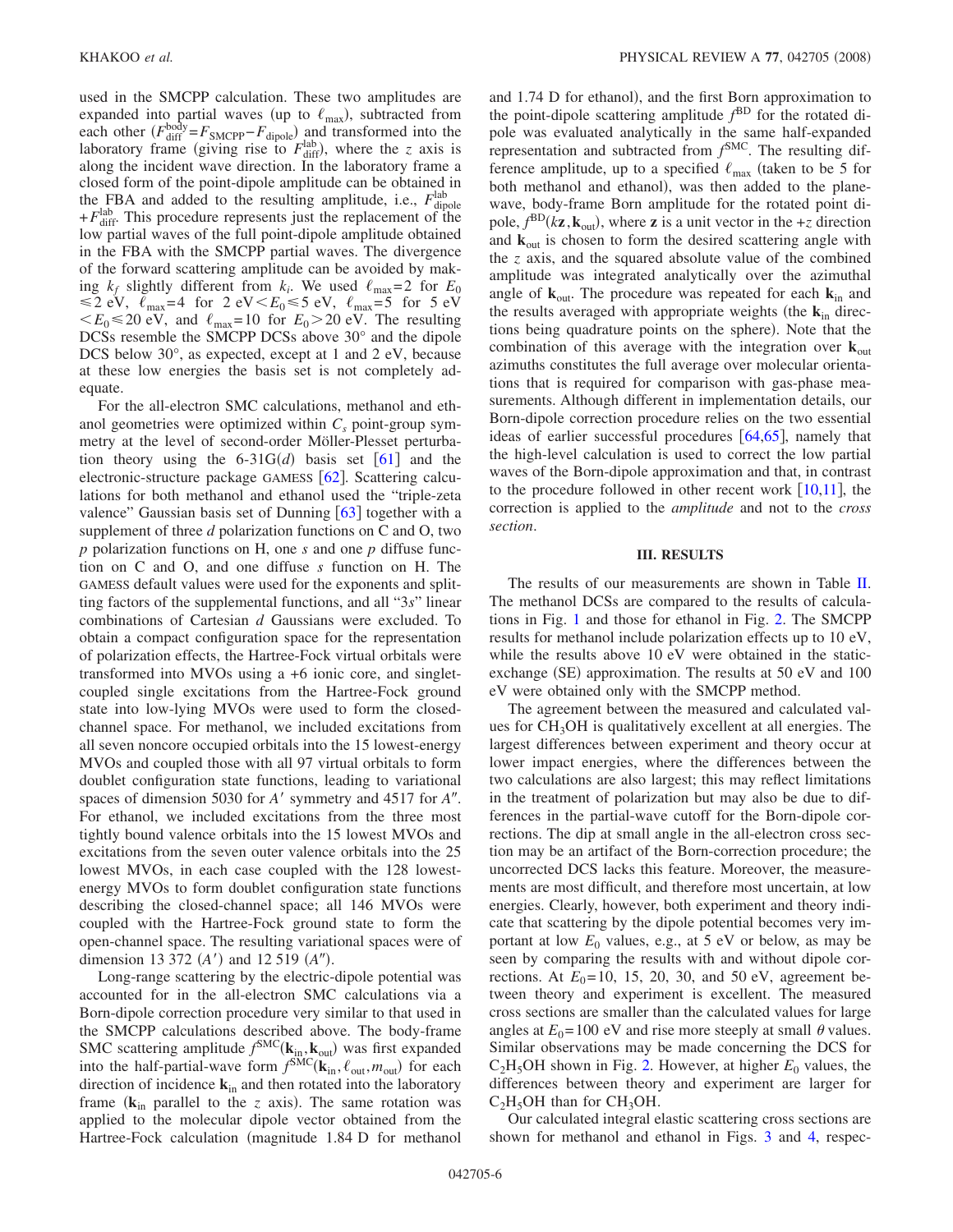<span id="page-6-0"></span>

FIG. 1. (Color online) Differential cross sections for elastic electron scattering from methanol. : present experiment 1 standard deviation error bars); -: allelectron Schwinger multichannel calculation; ------: pseudopotential Schwinger multichannel calculation; and ----: pseudopotential Schwinger multichannel calculation without the Born-dipole correction.

tively. The computed SEP cross sections were obtained by integrating the computed DCS and therefore include the Born correction. The SE cross section shown in this figure was obtained without the Born correction. Since both SMC and SMCPP SE cross sections agree with each other we chose to show only the SMC results. Also shown in Fig. [3](#page-8-13) are the calculated elastic cross sections for  $CH<sub>3</sub>OH$  of Bouchiha *et al.* [[10](#page-8-8)] using the *R*-matrix method and the measured total electron scattering cross section of Szmytkowski and Krzysztofowicz  $\lceil 24 \rceil$  $\lceil 24 \rceil$  $\lceil 24 \rceil$ . The results of Bouchiha *et al.*  $\lceil 10 \rceil$  $\lceil 10 \rceil$  $\lceil 10 \rceil$ are those obtained without the dipole-Born correction; the correction procedure used in Ref.  $[10]$  $[10]$  $[10]$ , in which cross sections rather than amplitudes are added, leads to a cross section far larger than the measured integral cross section at all energies. As may be seen in Fig. [3,](#page-8-13) the all-electron and the SMCPP cross sections with polarization effects included are very similar above 7 eV and both are in reasonable agreement with the measured total cross section from 12 to 20 eV. However, the calculations place the broad peak in the elastic cross section at about 10 eV, while the peak in the total cross section lies near 8 eV. Moreover, the calculated values differ from the measured total cross section near the low-energy minimum. The present experimental ICS results are markedly higher than all the measured total cross sections and are closest to those of  $\lceil 22 \rceil$  $\lceil 22 \rceil$  $\lceil 22 \rceil$ . We cannot attribute this difference to any known error, especially as our ICSs agree with the total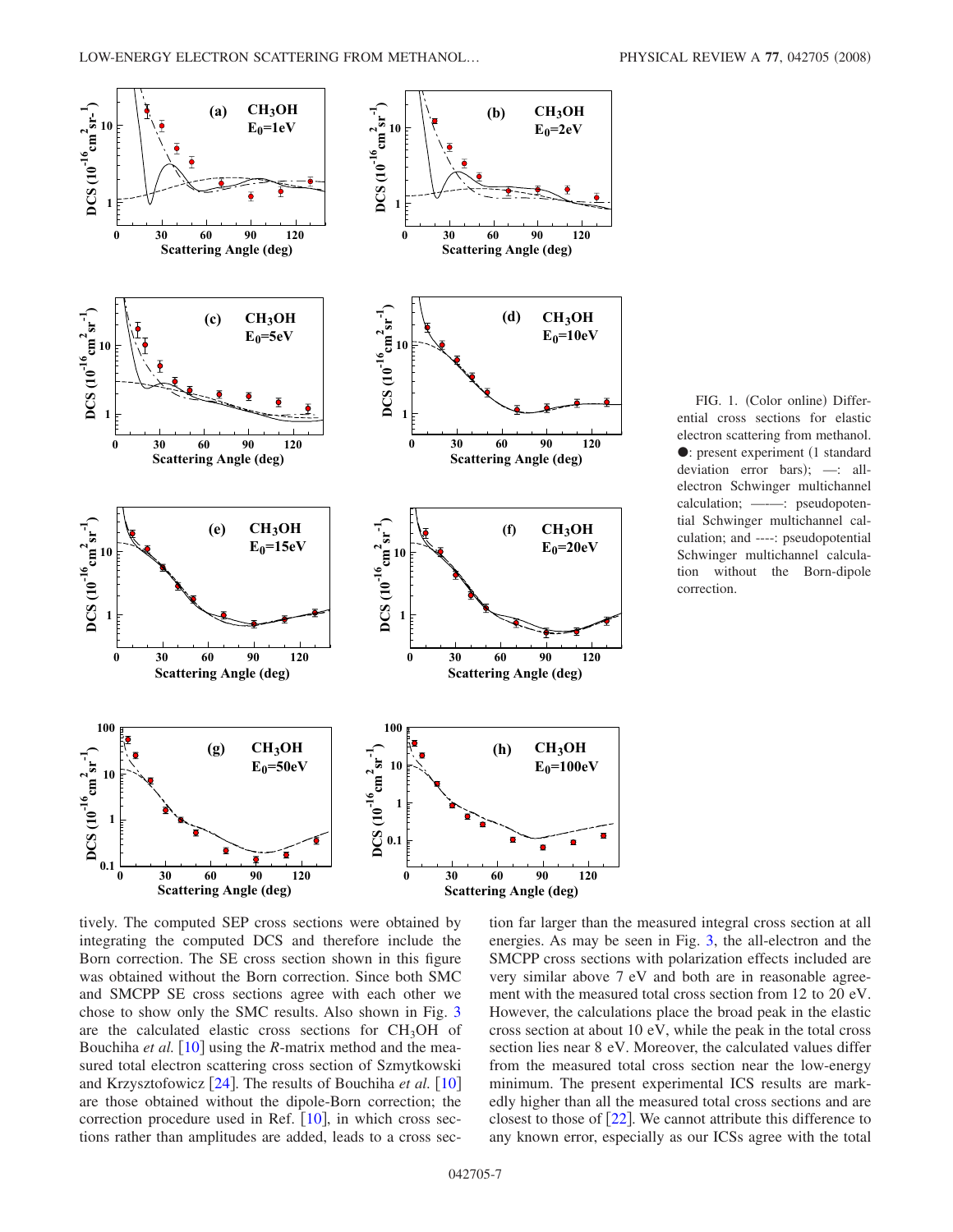<span id="page-7-0"></span>

FIG. 2. (Color online) Differential cross sections for elastic electron scattering from ethanol. • present experiment (1 standard deviation error bars); -: allelectron Schwinger multichannel calculation; ——: pseudopotential Schwinger multichannel calculation; and ----: pseudopotential Schwinger multichannel calculation without the Born-dipole correction. At 50 eV and 100 eV the solid line corresponds to the SMCPP results with Born.

cross sections at the higher energies. We note that in the range of these cross section measurements, the measured total cross sections of Szmytkowski and Krzysztofowicz  $[24]$  $[24]$  $[24]$ are in good agreement with earlier work of Sueoka *et al.* [[23](#page-9-5)], but somewhat lower than those of  $[22]$  $[22]$  $[22]$ . We also note that our calculated ICS results agree in magnitude even at low energies with the present experimental ICSs. Consequently, the origin of this disagreement is unclear at present. The *R*-matrix results  $\left[10\right]$  $\left[10\right]$  $\left[10\right]$ , which place the broad maximum still higher in energy, at about 12.5 eV, are very similar to our static-exchange results, suggesting an incomplete representation of polarization effects. In terms of comparisons with total cross sections, the contribution of inelastic scattering channels (vibrational and electronic excitation) at incident energies at or below 20 eV is estimated to be less than 10% of the elastic integral cross section from separate measurements of the elastic plus inelastic energy loss spectrum of ethanol at 20 eV, where it was observed that the vibrational excitation did not exceed 5% of the elastic scattering.

None of the cross sections in Fig. [3](#page-8-13) show any evidence of the low-energy OH  $\sigma^*$  shape resonance recently postulated by Ibănescu *et al.* [[31](#page-9-13)] that gives rise to a peak near 3 eV in the dissociative attachment cross section, nor is there clear evidence of the attachment peaks seen near 6.5, 8, and 10 eV  $\left[26-29,31\right]$  $\left[26-29,31\right]$  $\left[26-29,31\right]$  $\left[26-29,31\right]$  $\left[26-29,31\right]$ . The latter peaks are assigned  $\left[29\right]$  $\left[29\right]$  $\left[29\right]$  to electronic Feshbach resonances that might be very weak and/or narrow in the elastic channel and in any case would probably not be seen in calculations of the present type. As for the 3 eV feature, Ibănescu *et al.* [[31](#page-9-13)] note that the peak seen in their attachment spectrum may be broader in other channels, whereas in dissociative attachment it is sharpened on the low-energy side by the thermodynamic threshold for dissociation and on the high-energy side by the increasing autodetachment rate; indeed, in the O-H stretch vibrational exci-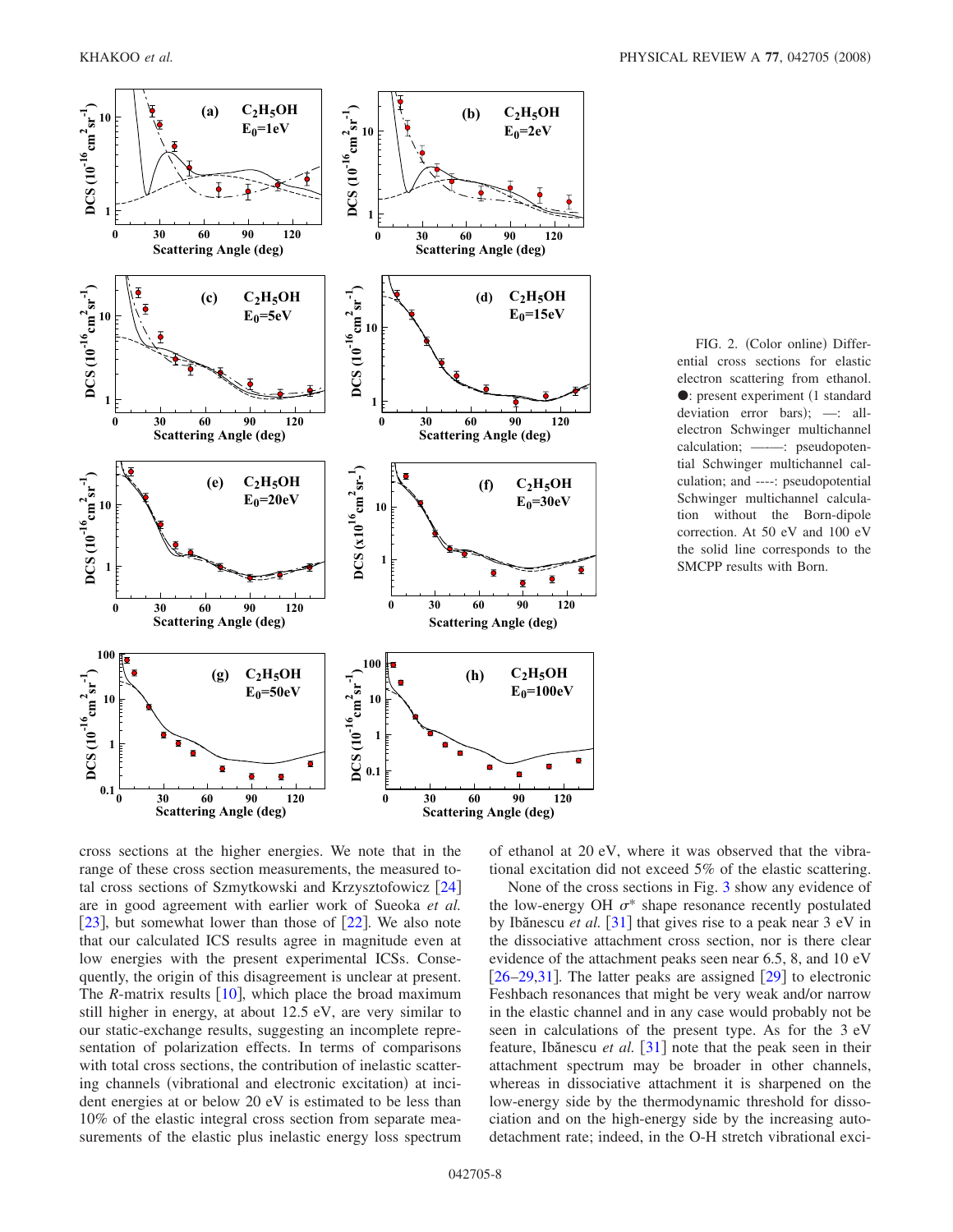<span id="page-8-13"></span>

FIG. 3. (Color online) Integral elastic scattering cross sections for CH<sub>3</sub>OH. Legend:  $\bullet$ : present experiment; ——: SMCPP SEP; -: SMC SEP; ---- (short dashes): SMC SE which is similar to SMCPP SE; and ---- (long dashes): *R*-matrix ICSs of Bouchiha et *al.* (without Born correction)  $[10]$  $[10]$  $[10]$ .  $\times$  Total cross section measurements of Szmytkowski and Krzysztofowicz  $[24]$  $[24]$  $[24]$  and  $-\blacklozenge$  of Schmieder  $[22]$  $[22]$  $[22]$ . The ICSs of  $[23]$  $[23]$  $[23]$  are in very good agreement with [[24](#page-9-6)] and are not shown here to avoid congestion in the graph. One standard deviation error bars are shown.

tation cross section, it appears as a broad feature peaking at or near  $0 \text{ eV}$  [[29](#page-9-11)].

Many of the above remarks on methanol apply to the calculated elastic cross sections for ethanol shown in Fig. [4,](#page-8-14) although in this case we have no experimental total cross section or other calculated cross sections for comparison. Again the two SMC calculations agree quite well with each other, but neither shows evidence of the resonance peaks seen in the dissociative attachment spectra  $[28,31,33]$  $[28,31,33]$  $[28,31,33]$  $[28,31,33]$  $[28,31,33]$ , which may be too weak and/or broad to be seen clearly in the elastic channel.

### **IV. CONCLUSIONS**

We have used the relative flow technique with an aperture source  $[43]$  $[43]$  $[43]$ , coupled with a moveable gas target method  $[47]$  $[47]$  $[47]$ , to carry out the first measurements of DCSs for the two polyatomic molecules, methanol and ethanol, whose gas-

<span id="page-8-14"></span>

FIG. 4. (Color online) Integral elastic scattering cross sections for  $C_2H_5OH$ . Legend is the same as Fig. [3](#page-8-13) except that ----- (short dashes) are from the SMCPP SE which is similar to SMC SE.

kinetic molecular diameters are not well-established. Comparison of these measured cross sections with results of calculations is encouraging. We are presently extending our measurements and calculations to other alcohols, namely propanol  $(C_3H_7OH)$  and butanol  $(C_4H_9OH)$ .

#### **ACKNOWLEDGMENTS**

This work was funded by the National Science Foundation through Grant No. PHY 0653452, under a collaborative program with CNPq-Brazil. We acknowledge work on the moveable source control electronics by Dr. James Gregory Childers and Narciso Guzman. Work by V.M. and C.W. was also supported by the Chemical Sciences, Geosciences and Biosciences Division, Office of Basic Energy Sciences, Office of Science, U.S. Department of Energy, and made use of the Jet Propulsion Laboratory's Supercomputing and Visualization Facility. M.C.A.L., H.S., R.F. da C., L.G.F., M.A.P.L., and M.H.F.B. acknowledge support from Conselho Nacional de Desenvolvimento Científico e Tecnológico (CNPq), Fundação de Amparo à Pesquisa do Estado de São Paulo (FAPESP), Fundação Araucária (Paraná State Agency), Finep (under project CT-Infra), and Coordenação de Aperfeiçoamento de Pessoal de Nível Superior (CAPES). Some of the computer calculations in Brazil were performed at the CENAPAD-SP.

- <span id="page-8-0"></span>[1] M. J. Brunger and S. J. Buckman, Phys. Rep. 357, 215 (2002).
- [2] C. T. Whelan and N. J. Mason, *Electron Scattering from Atoms, Molecules, Nuclei and Bulk Matter* Kluwer Academic/ Plenum, New York, 2005).
- <span id="page-8-1"></span>[3] G. G. Lister, J. E. Lawler, W. P. Lapatovich, and V. A. Godyak, Rev. Mod. Phys. **76**, 541 (2004).
- <span id="page-8-2"></span>[4] D. J. Strickland, J. L. Lean, R. R. Meier, A. B. Christensen, L. J. Paxton, D. Morrison, J. D. Craven, R. L. Walterscheid, D. L. Judge, and D. R. McMullin, Geophys. Res. Lett. **31**, L03801  $(2004).$
- <span id="page-8-3"></span>[5] B. Boudaïffa, P. Cloutier, D. Hunting, M. A. Huels, and L. Sanche, Science 287, 1658 (2000).
- <span id="page-8-4"></span>6 B. Block, P. Möser, and W. Hentschel, Opt. Eng. **36**, 1183  $(1997).$
- <span id="page-8-5"></span>[7] S. Y. Liao, D. M. Jiang, Q. Cheng, Z. H. Huang, and K. Zeng, Energy Fuels 20, 84 (2006).
- <span id="page-8-6"></span>[8] See, e.g., B. Sulik, Radiat. Phys. Chem. **76**, 483 (2007).
- <span id="page-8-7"></span>9 P. C. Stangeby, *The Plasma Boundary of Magnetic Fusion* Devices (Institute of Physics, Philadelphia, 2000).
- <span id="page-8-8"></span>[10] D. Bouchiha, J. D. Gorfinkiel, L. G. Caron, and L. Sanche, J. Phys. B 40, 1259 (2007).
- <span id="page-8-9"></span>[11] D. Bouchiha, J. D. Gorfinkiel, L. G. Caron, and L. Sanche, J. Phys. B 39, 975 (2006).
- <span id="page-8-10"></span>12 S. Tonzani and C. H. Greene, J. Chem. Phys. **124**, 054312  $(2005).$
- <span id="page-8-11"></span>13 S. Tonzani and C. H. Greene, J. Chem. Phys. **125**, 094504  $(2006).$
- <span id="page-8-12"></span>14 C. Winstead and V. McKoy, J. Chem. Phys. **125**, 074302